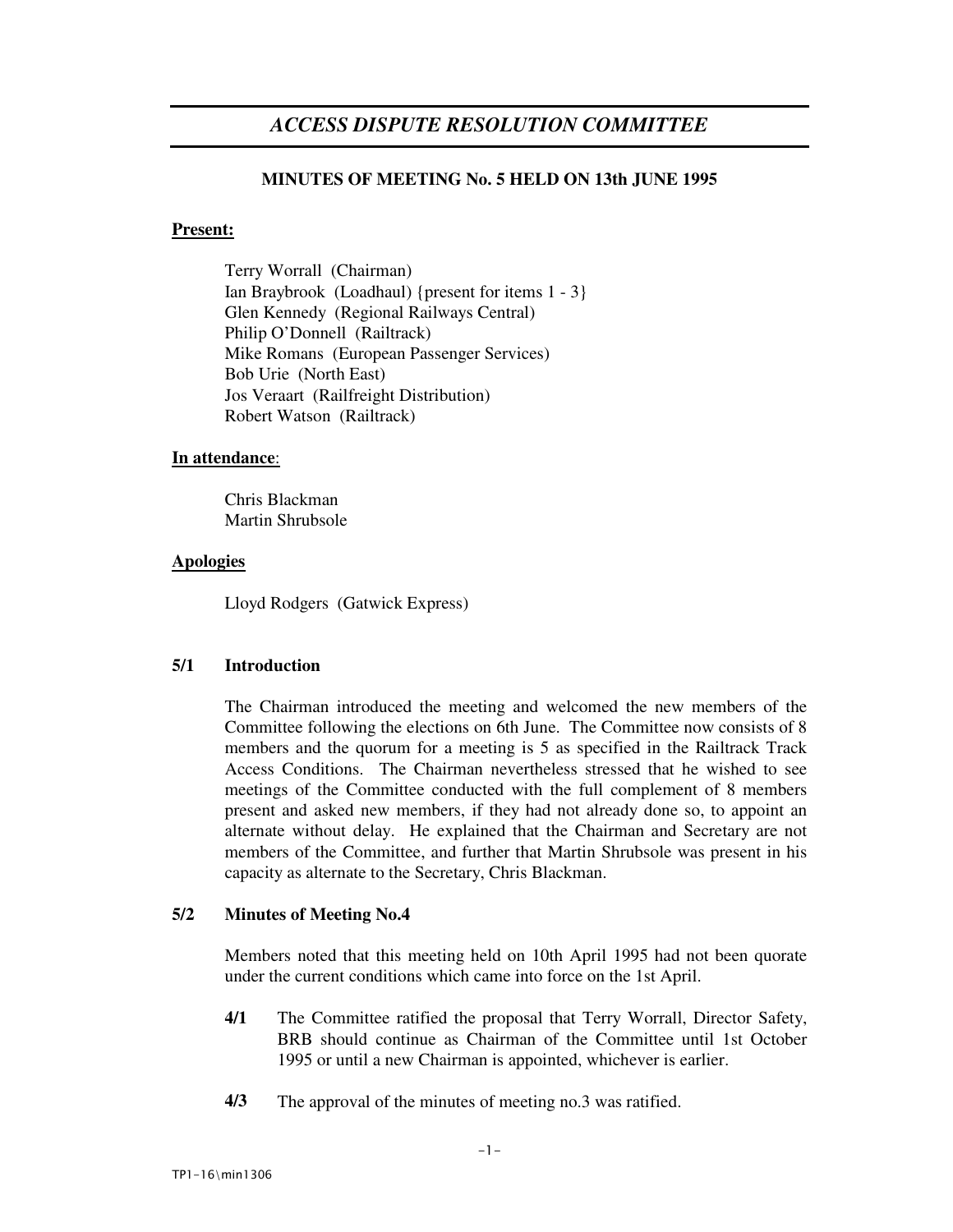- **4/5** It was noted that elections had been held on 6th June 1995 for membership of the Access Dispute Resolution Committee and its three Sub-Committees. The Secretary circulated a list of the members elected to all Committees. It was agreed that a list of members elected together with their appointed alternates would be attached to the minutes of the meeting.
- **4/8** The question of who owns ADRC had not yet been resolved; it is the subject of further discussion and progress will be communicated to members in due course.

Members ratified the minutes of meeting no.4, and the decisions made; the Chairman signed a copy as being a true record for retention on file.

### **5/3 Election of Deputy Chairman**

Bob Urie was proposed for the post of Deputy Chairman by Ian Braybrook and seconded by Glen Kennedy. There were no other nominations and the Committee duly elected Bob Urie as Deputy Chairman of the Committee.

### **5/4 Review of Committee Procedures**

The Secretary tabled a paper which had been commissioned following discussion at the previous meeting. Members reviewed this paragraph by paragraph, noting the comments that had been received on the document from the office of the Rail Regulator.

The Committee agreed Sections 1 and 2, incorporating the comments of the Regulator. It was agreed to make amendments to section 3 which would clarify that the Chairman would have the power to exclude a party rather than a specific representative of a party to a dispute.

The Committee discussed the timescales specified in sections 4 and 5 which are not mutually consistent. The Committee considered that Clause A5.4(d) of the Access Dispute Rules is anomalous, and that clause A5.5 is the base point of reference. The Committee's view is that responses from other parties to the dispute should be made at least 7 days before the Committee meeting and that it is therefore imperative that the party making the reference should serve this several days in advance of the 7 day period of notice. The Committee interpret this as meaning that they will want 14 days notice of the making of a reference (in clause A5.4(d)) but that this could be varied to ten days in the case of a reference to the Timetabling Sub-Committee. The Committee concluded that the text in the dispute rules is flawed; there are difficult balances to strike and it will be necessary for a proposal to be put to the Regulator in due course.

Glen Kennedy raised the issue of how, and by what route, additional information should be requested, obtained and channelled to members before a meeting. It was agreed that the proper channel of communication was by way of the Secretary,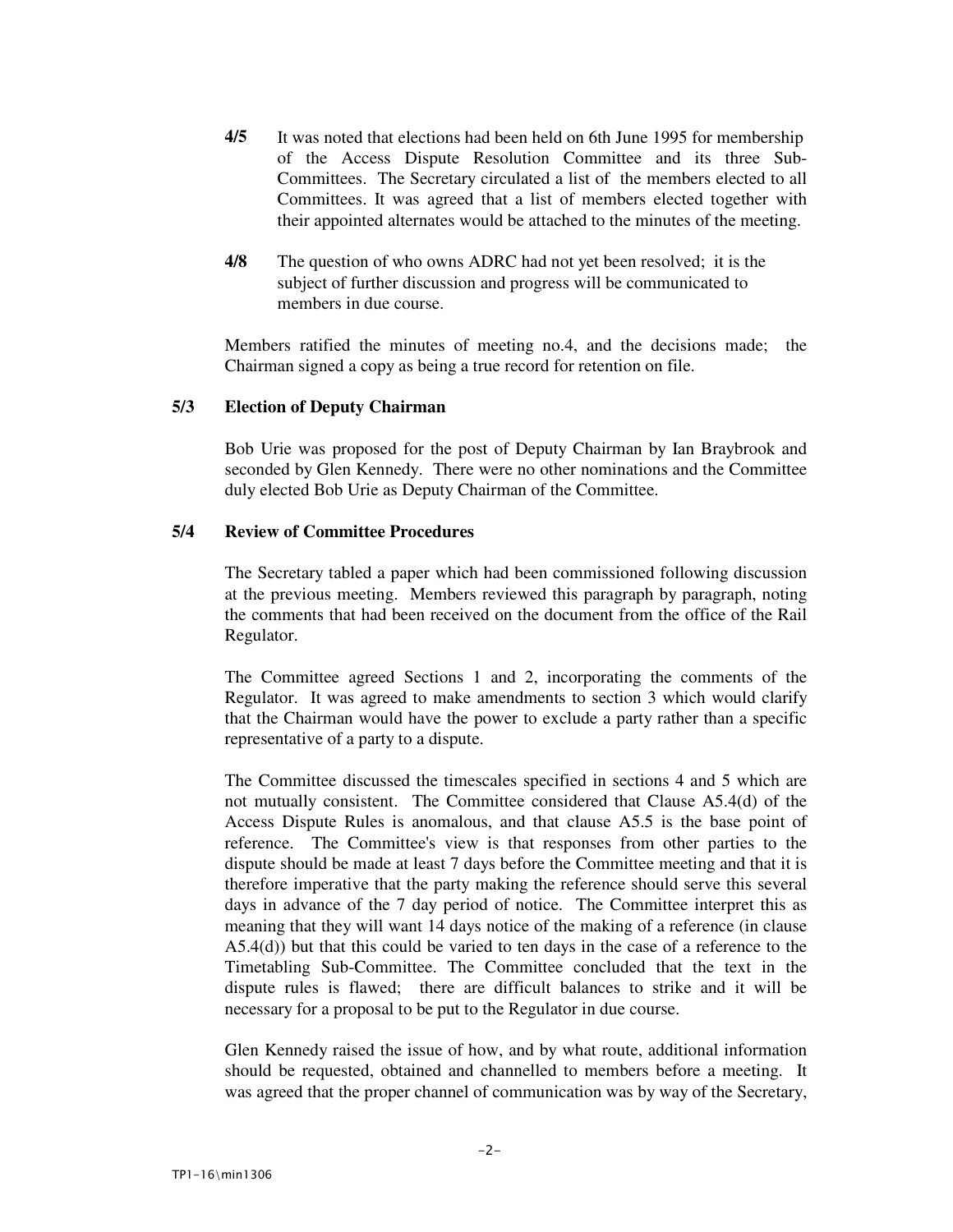and an additional paragraph in the guide is needed to specify the procedure. Action: Chris Blackman.

The remaining content of section 4 and 5 was agreed incorporating the Regulator's comments; it was noted that an Appendix B would be developed in respect of Network and Vehicle Change Sub-Committee similar to the Appendix A for Timetabling Sub-Committee.

Section 6 was agreed subject to an additional clause highlighting the fact that the appointment of experts and advisors does add to the running costs of the Committee which are borne ultimately by the industry parties.

The Committee agreed Section 7 and, with some minor amendments, Section 8, although there was unease about the second paragraph referring to a Committee member representing his/her own organisation at a hearing. The Committee had, during the review of the Access Dispute Rules at the beginning of the year, expressed concern that a Committee member might also act as representative of a party to a dispute at a hearing; indeed there had been a partial change made to the Rules as a result of representations from the Committee. It was agreed that this would be raised again at the next review of the procedures and dispute rules, or in any case with the Regulator later in the year.

In section 9 it was agreed that the length of time prescribed for final comments from the parties should be extendible at the Chairman's discretion.

The Committee agreed to insert a preamble explaining the scope of matters covered by the ADRC, an additional clause covering the process for appeals and an encouragement of parties to resolve issues before reaching a hearing.

The alternate Secretary drew the Committee's attention to a question which had been raised about whether the Access Conditions and the Dispute Procedures related as much to unregulated Access Contracts as to regulated Access agreements. Philip O'Donnell asked whether a paper on issues had been prepared, and it was agreed to circulate members when such a paper was available.

The Committee asked the Secretary to prepare a final version of the procedures for circulation to the Regulator and the Committee Members for approval at the next meeting. Action: Chris Blackman

## **5/5 Discussion with the Rail Regulator on 25.04.95**

The meeting had been held at the Regulator's office to discuss matters that had arisen at the previous meeting of the Committee on 10th April.

It was noted that the Disputes Secretary is associated with issues which are not appealable to the Regulator. Philip O'Donnell was concerned that, to keep costs down, the Committee should explore what industry resources and lawyers were available, or alternatively whether it was possible to buy in from a company to look after this on behalf of the industry.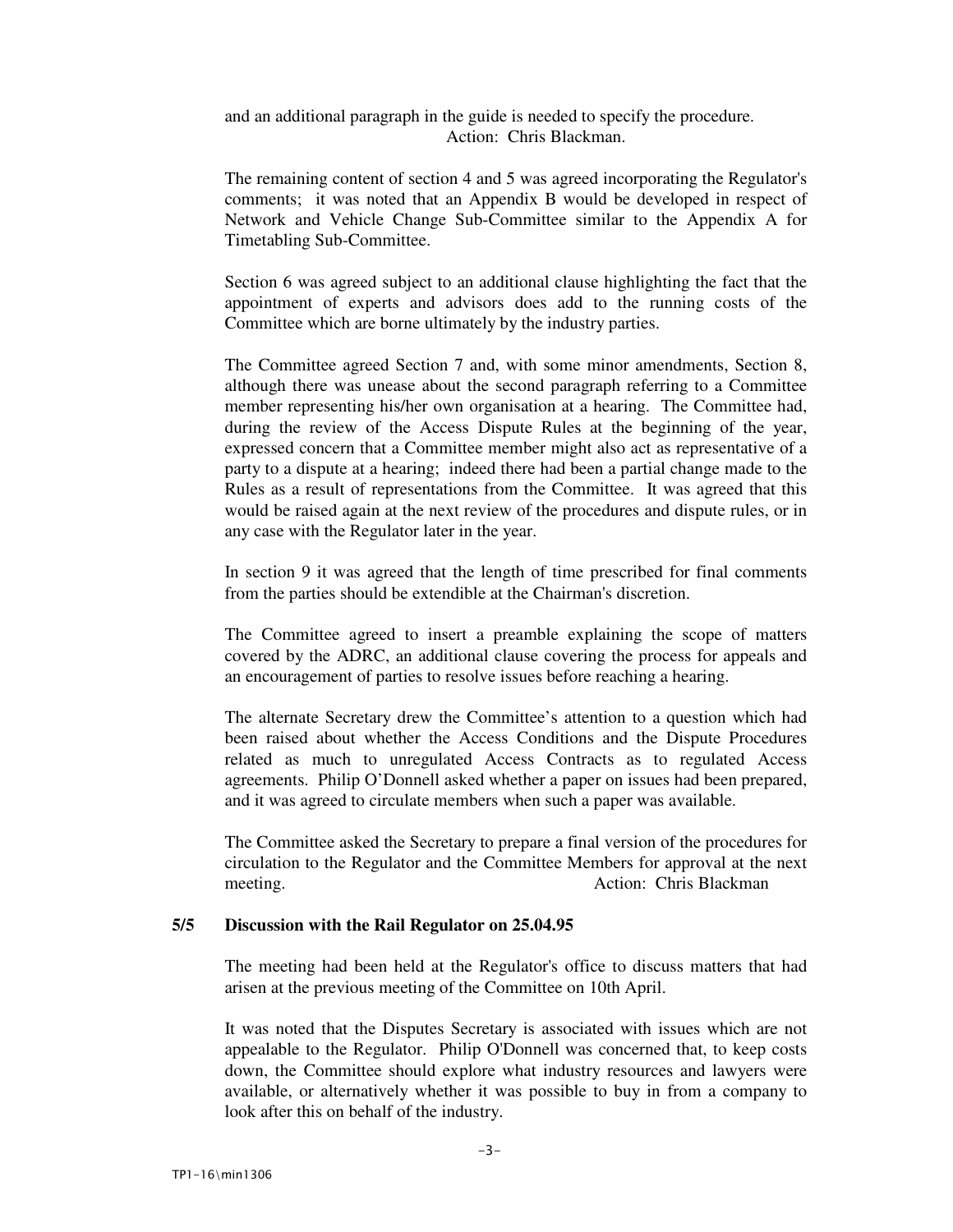Action: Chris Blackman will put together a specification and seek further legal advice from Solicitors within the Industry.

It was agreed that the Disputes Secretary should maintain not only a register of arbitrators, mediators and experts but also a panel of people who could be called upon as assessors.

The Committee agreed that it should have an independent person available, on a retainer basis, as a clerk to the Committee. There is a need to make appointments fairly quickly. Action: Chris Blackman to prepare job specification.

### **5/6 Process for appointment of new Chairman**

The draft job and person specification prepared by the Secretary were approved subject to minor changes. Any further comments were requested from members of the Committee within 7 days.

The Committee considered the steps in the processes toward appointing the Chairman and other personnel and identified a number of key concerns and questions to be clarified and answered. These included identification of ownership of the Committee and the appointing body, the employment status of people appointed, the legal responsibilities and liabilities of the Committee and the Chairman, and the need for indemnity of personnel against possible legal action.

It was agreed that the Secretariat should draft a letter spelling out the concerns of the committee; initially it would be addressed to BR and Railtrack lawyers, but it would thereafter serve as the basis of a paper sponsored by BRB, EPS and Railtrack to Access Implementation Group(AIG).

The Secretariat advised the Committee that several names of possible candidates for Chairman had been drawn up, although it was considered that some may not be wholly acceptable to some Industry parties. The Committee endorsed Philip O'Donnell's suggestion that it was preferable if a single candidate emerged with consensus support; nevertheless it was agreed that it is proper for the job to be advertised nationally although the Secretary would ensure that such an advertisement was brought to the attention of those people whom the Committee judged had many of the attributes sought in a potential Chairman. Members noted the preliminary list of names and suggested a further name.

# **5/7 Draft Budget for the Committee**

The Secretary tabled proposals for the process of raising funding for the Committee, together with an itemisation of the costs and underlying assumptions. These proposals were supplemented by a presentation highlighting the individual elements and concluding with a nominal annual budget of approximately £0.25M including set-up costs.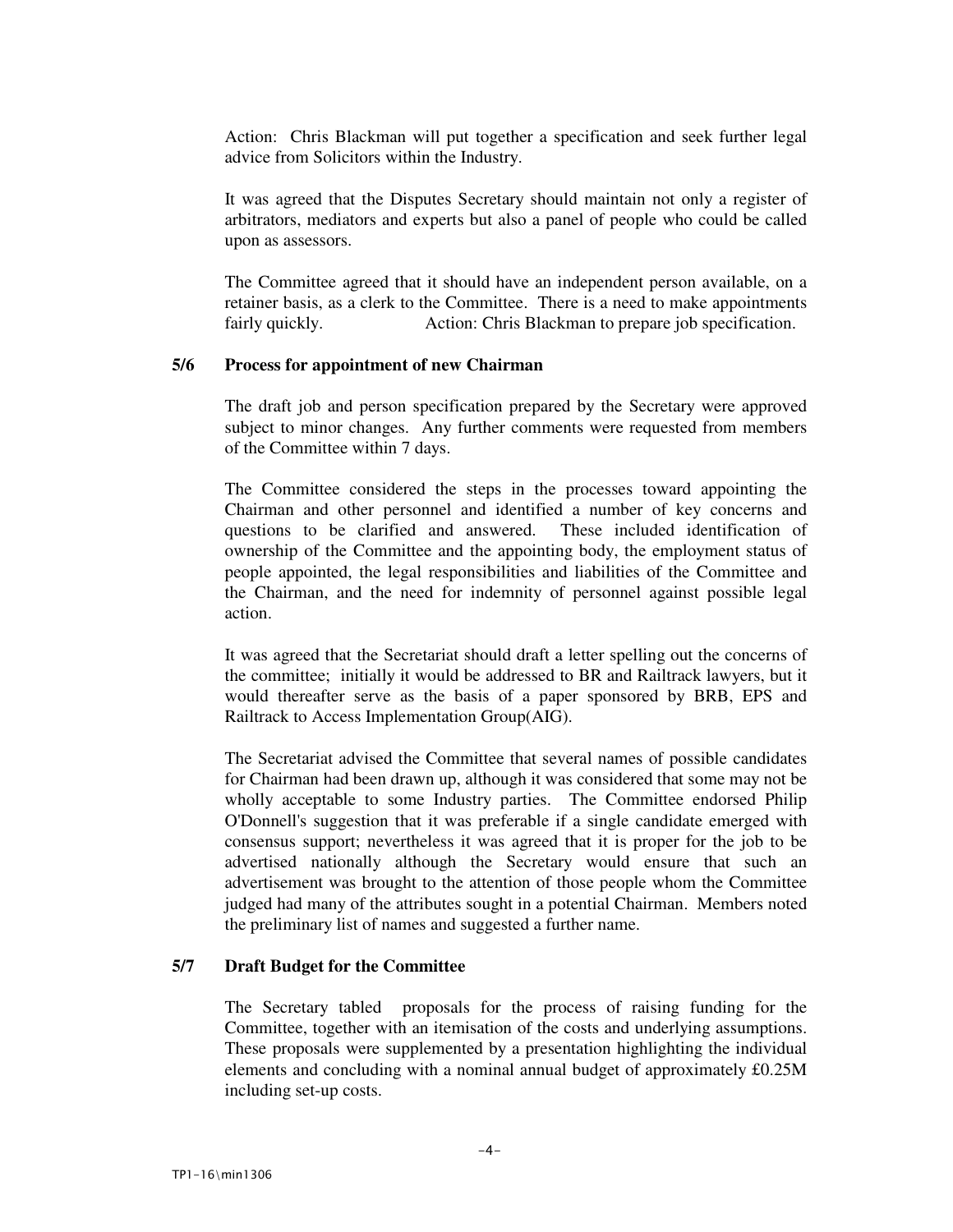The Committee endorsed the approach as sensible and the assumptions as valid, adding that there appeared to be no missing elements. The Committee was of the view that the allocation of time shown for the Secretary's commitment and secretarial assistance was mean; the Committee stressed that it was vital that there should be efficient administration of all the processes and they wished to have this appropriately underpinned with resources.

It was considered that any reduction in costs by siting the offices of the Committee outside London would be offset by the fact that the capital city is more readily accessible for members.

Robert Watson expressed concern that charges could not generally be raised against "guilty parties" but Glen Kennedy welcomed the fact that companies are not deprived of the opportunity to seek justice because of their inability to risk payment. In noting the first draft budget estimates of approximately £250k members felt that, when apportioned to individual companies, the cost would be seen as relatively low.

It was agreed that the financing of the Committee needed to be up and running by the 1st October when it was anticipated that a new Chairman would be appointed; accordingly it was proposed that the budget needed to have the form of an out-turn for the 6 months commencing the 1st October, and should be ready to run from that date.

It was agreed that a paper should be prepared to go to AIG summarising the costs with a brief résumé of the Secretary's paper and advising everybody that it was intended to commence operations by imposing a levy from 1st October.

The Committee instructed the Secretary to seek financial advice on the issues of VAT liability, registering as a company and the opening of a bank account, although the last item might need to wait until after the AIG meeting. Noted that if AIG reverses any decision or procedure there is a need to alert the Committee. Separate advice is required on the means to enforce collection of the levy on Industry Parties.

#### **5/8 Spot Bids**

The committee considered the paper that had been tabled by the Secretary, who explained that the issue arose as a result of concern expressed by the Regulator that there was not an appropriate appeals process to deal expeditiously with referrals in respect of Spot Bids. The Committee noted that Spot Bids should necessarily be bid into white space, and furthermore many Spot Bids are made well in advance of the date of operation. A number arise immediately following the end of the iterative process and are concerned with consequential empty stock and light loco movement alterations, but the timescales are such that references could be heard, and determinations from the Timetabling Sub-Committee implemented, before the commencement of the timetable. The Secretary further explained that short notice Bids, which are primarily freight, are normally made in one week for operation the following week. He understood that the freight view is